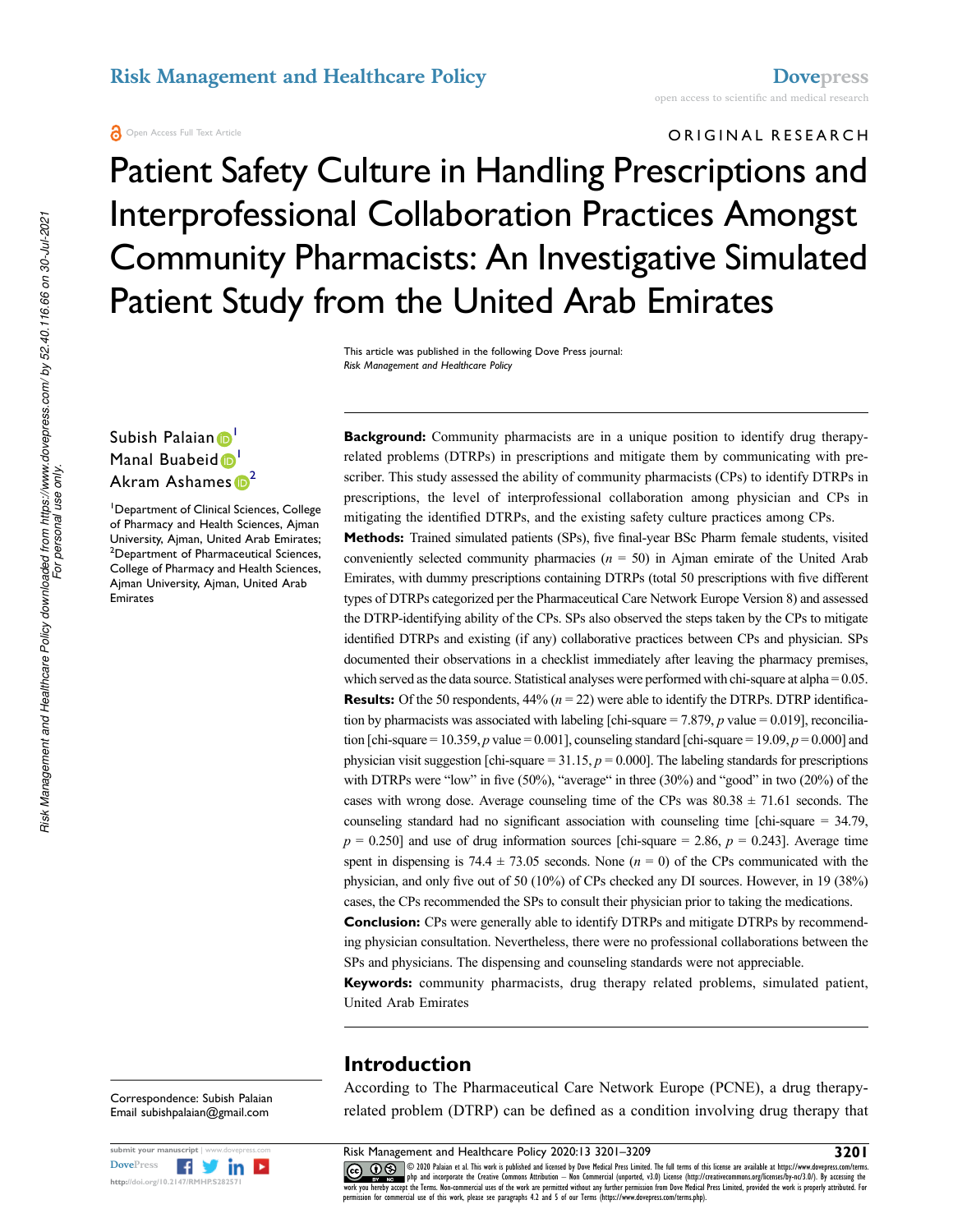interferes with desired health outcomes.<sup>[1](#page-7-0)</sup> DTRPs are the crucial domain of the pharmaceutical care practitioner; and any pharmacy practitioner is expected to be knowledgeable and able to identify and resolve DTRPs encountered in daily pharmacy practice. The purpose of minimizing DTRPs is to improve patients' quality of life and help patients achieve their goals of therapy to recognize the optimal outcomes from pharmacotherapy. Identifying a DTRP is a clinical decision that requires the healthcare giver to recognize a relationship between the patient's medical condition and the patient's pharmacotherapy. Being the last prescription scanner, community pharmacists should be able to identify DTRPs in the prescriptions and recommend interventions that are able to resolve these problems.[2](#page-7-1)[,3](#page-7-2) Several DTRP classifications have been men-tioned in the literature.<sup>[1](#page-7-0)[,4](#page-7-3)</sup> The classification provided by PCNE describes eight primary domains of causes for DTRPS, which include drug selection, drug form, dose selection, treatment duration, dispensing, drug use process, patient-related and others.<sup>[1](#page-7-0)</sup> These classifications provide scope for research aiming at the presence of these DTRPs in prescriptions.

<span id="page-1-2"></span><span id="page-1-1"></span><span id="page-1-0"></span>Since the causes of DTRPs can originate from multiple levels such a physicians, pharmacists and patients, it is mandatory that healthcare workers collaborate among each other in detecting and mitigating DTRPs. Similarly, good counseling to the patient is also an indispensable step in mitigating DTRPs. Interprofessional communication and collaboration between health professionals has proven beneficial, resulting in better patient outcomes.<sup>5</sup> Considering that medications are prescribed by physicians in order for pharmacists to have them dispensed to patients, pharmacists' views on such collaboration give a clear illustration of what provides a well-functioning team result to help the patients.<sup>6</sup> Therefore, the implementation of pharmaceutical care and collaborative healthcare practices is mandatory to identify, prevent and resolve any type of DTRP for a given patient.

<span id="page-1-5"></span><span id="page-1-4"></span><span id="page-1-3"></span>In the UAE, community pharmacists often perform pharmaceutical care and encounter multiple barriers.<sup>7</sup> Data from UAE showed that a vast majority of the community pharmacists do not provide enhanced professional services, less than one-third counseled patients on a regular basis and 92% of them did not maintain patient records.[8](#page-7-7) Based on these observations one can assume community pharmacists in UAE may not be actively looking for DTRPs in the prescriptions filled by them. In fact, pharmacists are the last line of defense between the patient and medication error. Hence, ensuring comprehensive knowledge regarding drug therapy-related problems is essential to achieve the therapy target. Further, the lack of knowledge may lead to serious outcomes. The majority of community pharmacists in UAE are from diverse educational and cultural backgrounds. Although identification of DTRPs is a primary responsibility of community pharmacists, data in this regard are lacking in the UAE. Understanding community pharmacists' ability to identify and resolve DTRPs can add valuable information to further enhance the community pharmacy practice in the country.

Knowing the existing professional collaboration between pharmacists and physicians also throws light on the prevailing safety culture existing in community pharmacy practice settings. With this in view, it is important to employ a suitable method to assess the real practice; this can be largely achieved using simulated patient research. The simulated patient method is a valuable research method to uncover real practice issues and is widely used in the  $UAE^{9,10}$  $UAE^{9,10}$  $UAE^{9,10}$  $UAE^{9,10}$  and other countries in the region.<sup>[11–14](#page-7-10)</sup> This method of research is often able to identify real practice challenges and lacunae in community pharmacy practice<sup>15–17</sup> and hence is employed more commonly these days.

#### <span id="page-1-8"></span><span id="page-1-7"></span><span id="page-1-6"></span>**Objectives**

The aim of this study is to assess the ability of community pharmacists to identify DTRPs in prescriptions, to analyze their dispensing, counseling and labeling practices and to assess the level of interprofessional collaboration among community pharmacists and physicians to mitigate identified DTRPs.

## **Methods** Study Design

This research made use of a simulated-patient method in which trained simulated patients (final- year BSc Pharm students) visited community pharmacies  $(n = 50)$  with dummy prescriptions containing DTRPs ([Figure 1\)](#page-2-0). Simulated patient research is often used to unrcover reallife practices and can report the real practices, eliminating potential biases. In this research this method was chosen so as to identify the real practice trends of community pharmacists in identifying DTRPs in prescriptions and their collaboration with prescribers.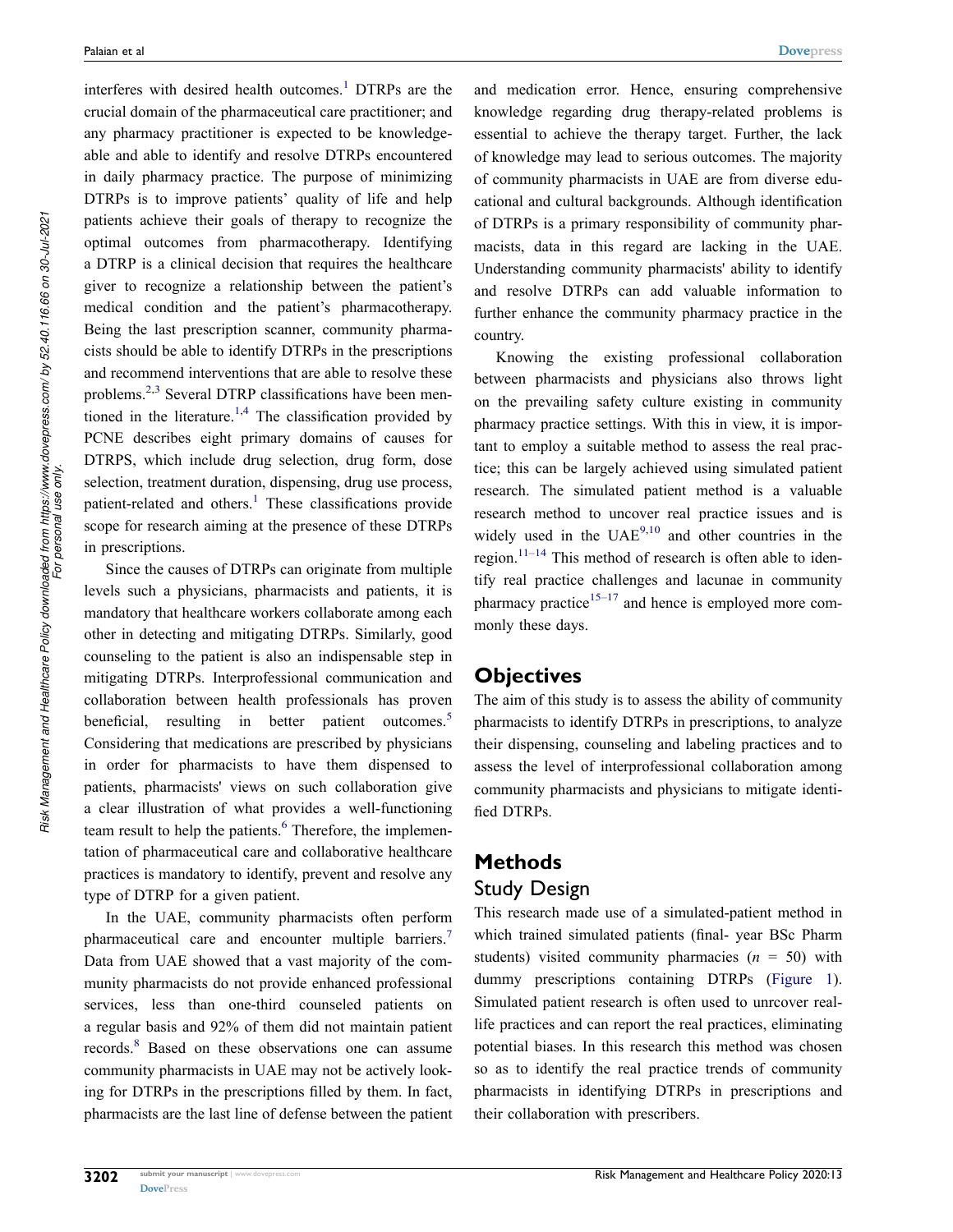<span id="page-2-0"></span>

**Figure I** Study design of the simulated patient research.

#### Ethical Approval

This research was approved by the Undergraduate Research Ethical Committee, College of Pharmacy and Health Sciences, Ajman University with ethical approval number PHA-UH-20-03-30. The community pharmacists were not informed about the data collection process since scientific validity of the research is a major concern and this is possible only when the respondents (the community pharmacists) are completely unaware of the fact that they are being investigated. Moreover, this research caused no any damage to the respondents/subjects, confidentiality was maintained and policy-relevant data were gathered with potential to generate socially valuable knowledge.<sup>18</sup> The method of data collection followed in this research was reviewed by the ethical committee and approved. Further, strict anonymity was maintained throughout the research process, and the data collectors took a self-pledge on maintaining the confidentiality of the information.

#### <span id="page-2-1"></span>Study Setting

Community pharmacists practicing in various community pharmacies in the emirate of Ajman, UAE were enrolled in the research. The study was conducted during February 2020, prior to the start of the Covid-19 pandemic in the country.

## Selection of Community Pharmacies

Fifty community pharmacies were selected based on easy accessibility for the research purpose. These 50 community pharmacists were selected conveniently based on ease of access to data collection, avoiding overcrowded pharmacies and geographically covering different places within the study area. A detailed stratification of study sites was not performed since that was beyond the scope of the research.

## Training of Simulated Patients

Five final-year BSc Pharm female students from Ajman University served as simulated patients. They were trained by the researchers to act as patients' relatives asking for medications. The researchers trained the simulated patients on aspects related to presentation of prescriptions, carefully listening to pharmacists and filling the checklist used as data collection form. The pilot study conducted with one prescription for each simulated patient further provided them with more familiarity in the data collection process.

## Simulated Patient Scenarios

A total of five dummy prescriptions covering five different aspects of drug therapy-related problems, categorized as per the PCNE Version 8 (wrong drug dose, wrong dosage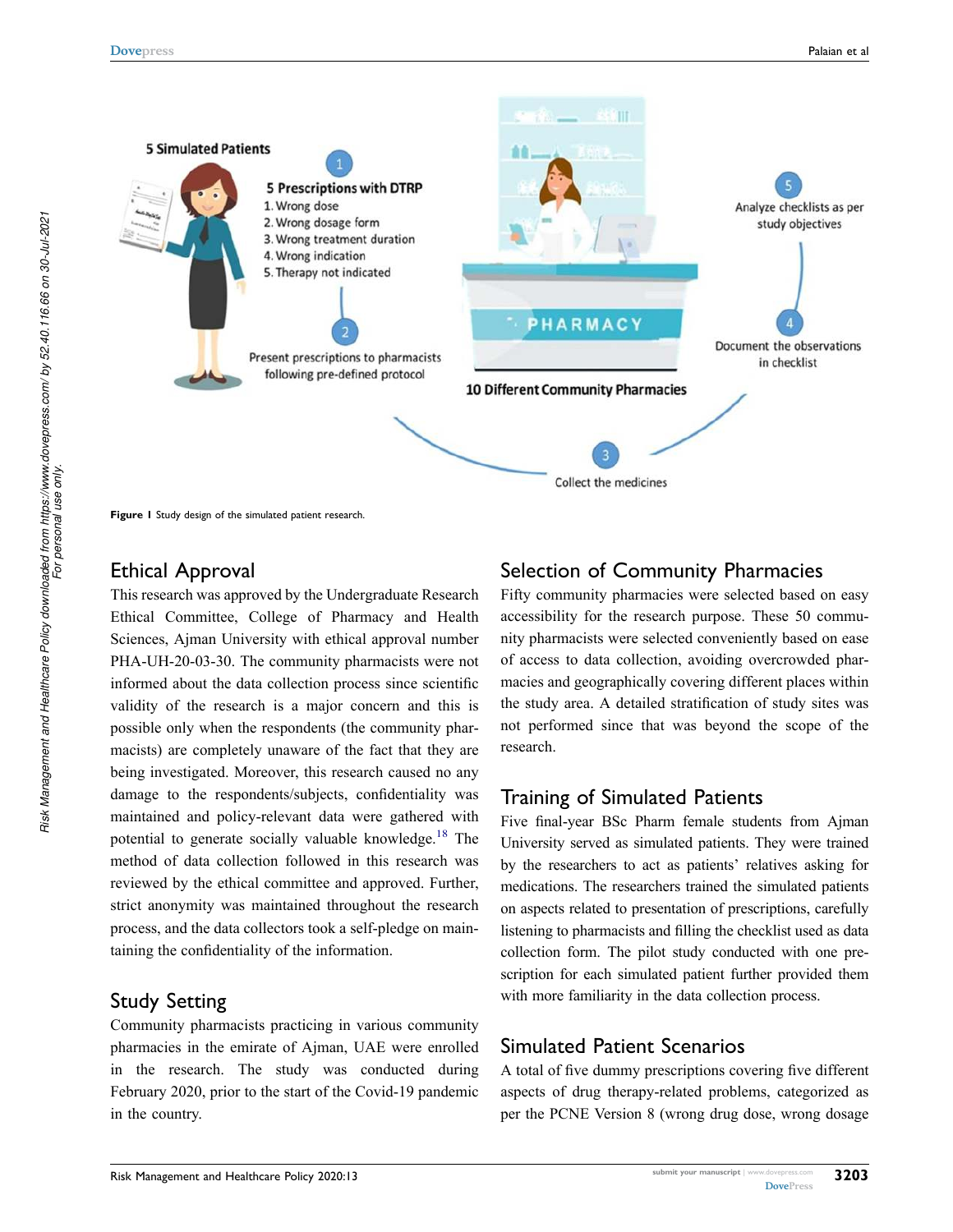form, wrong duration of treatment, wrong indication, treat-ment not indicated) were developed.<sup>[1](#page-7-0)</sup>

## Development of the Scenarios

Dummy prescriptions with five DTRP scenarios were developed by the researchers [\(Table 1\)](#page-3-0). Medicines used in the prescriptions and patient conditions selected were the most common ones seen in community pharmacy practices. The content validity of the developed scenarios was ensured by sharing the prescriptions with other pharmacist experts and physicians. Dummy prescriptions were in the proper format of a standard prescription with the necessary information. The telephone number on the prescription was the controlled telephone number of a researcher in this study.

## Data Collection

In this research, data collection was performed through face-to-face interaction by the SPs with the community pharmacists. Each SP visited ten different pharmacies and role-played the designated role with the allocated dummy prescriptions and asked for their prescriptions to be filled as predefined by the researchers in the study protocol. The researchers ensured that the study data collection was short, and pharmacies were approached only when the counters were empty and the simulated patients did not in any way crowd the counters.

## Data Analysis

The students immediately after leaving the community pharmacy premises entered the information collected by them, such as ability of the pharmacists to identify the DTRP, their dispensing, counselling and labelling practices etc in a checklist designed as per the study objectives. Data were then organized and analyzed for the demography of the respondents, including history taking and reconciliation by the pharmacists, identification of DTRPs by the pharmacists and action taken by them in handling the identified DTRPs, labeling and counseling standards by the pharmacists and the practice of referring to DI sources by the pharmacists while checking for DTRPs in the prescriptions. Counseling and dispensing standards were further categorized as "low", "average" and "high" as per a previously published study.<sup>[12](#page-7-13)</sup> Inferential statistics was performed using SPSS Version 26. Chi-square test was performed with alpha  $= 0.05$ .

## <span id="page-3-1"></span>Pilot Testing

Prior to starting the research, pilot testing was performed with one dummy prescription for each of the five scenarios, including changes made in the prescriptions as needed. The pilot study also served as a practice session for the simulated patients and improved their professional practice while performing as simulated patients in the main study.

## **Results**

## Demography of the Community **Pharmacists**

A total of 50 prescriptions with five different types of DTRPs were provided to participating students (simulated patients), and they in turn tested the ability of community pharmacists to identify the DTRPs and observed the actions taken

<span id="page-3-0"></span>**Table 1** DTRP Scenarios Assessed in the Study

| <b>DTRP Under</b><br>Investigation                | <b>Patient Details</b>               | <b>Prescription</b>                                                                      | Comment                                                                                    |
|---------------------------------------------------|--------------------------------------|------------------------------------------------------------------------------------------|--------------------------------------------------------------------------------------------|
| Wrong dose                                        | Asthma since<br>childhood            | MDI. Ventorlin SOS, Fluticasone 100 MCQ 6<br>puffs 6 times daily. Continue for 3 months  | Fluticasone inhaler 6 puffs 6 times a day for 3<br>months was the wrong dose               |
| Wrong dosage form                                 | Redness in right<br>eye for 2 days   | Tab. Ibuprofen 400mg $TID \times 3$ days                                                 | Redness in the eye was wrongly treated with<br>ibuprofen tablets                           |
| Wrong duration                                    | Cough with<br>sputum for<br>3 days   | Tab. Augmentin 1g TID ×21 days. Follow up<br>after 3 weeks                               | Prescription included an antibiotic (Augmentin)<br>for 21 days                             |
| Wrong indication                                  | Diarrhea for<br>2 days               | Take ORS ×2 Days<br>Tab. Metoclopramide 10mg SOS, Tab. Bisacodyl<br>$10mg \times 6$ days | The prescription included ORS, Metoclopramide<br>and Bisacodyl for a patient with diarrhea |
| Therapy not indicated<br>(no indication for drug) | Hypertension for<br>the past 6 years | Rx. Tab clopidogrel 75mg OD ×2 months, Tab.<br>Atorvastatin 20mg OD ×2 months            | Hypertensive patient was given Tab. Atorvastatin<br>and Clopidogrel which were not needed. |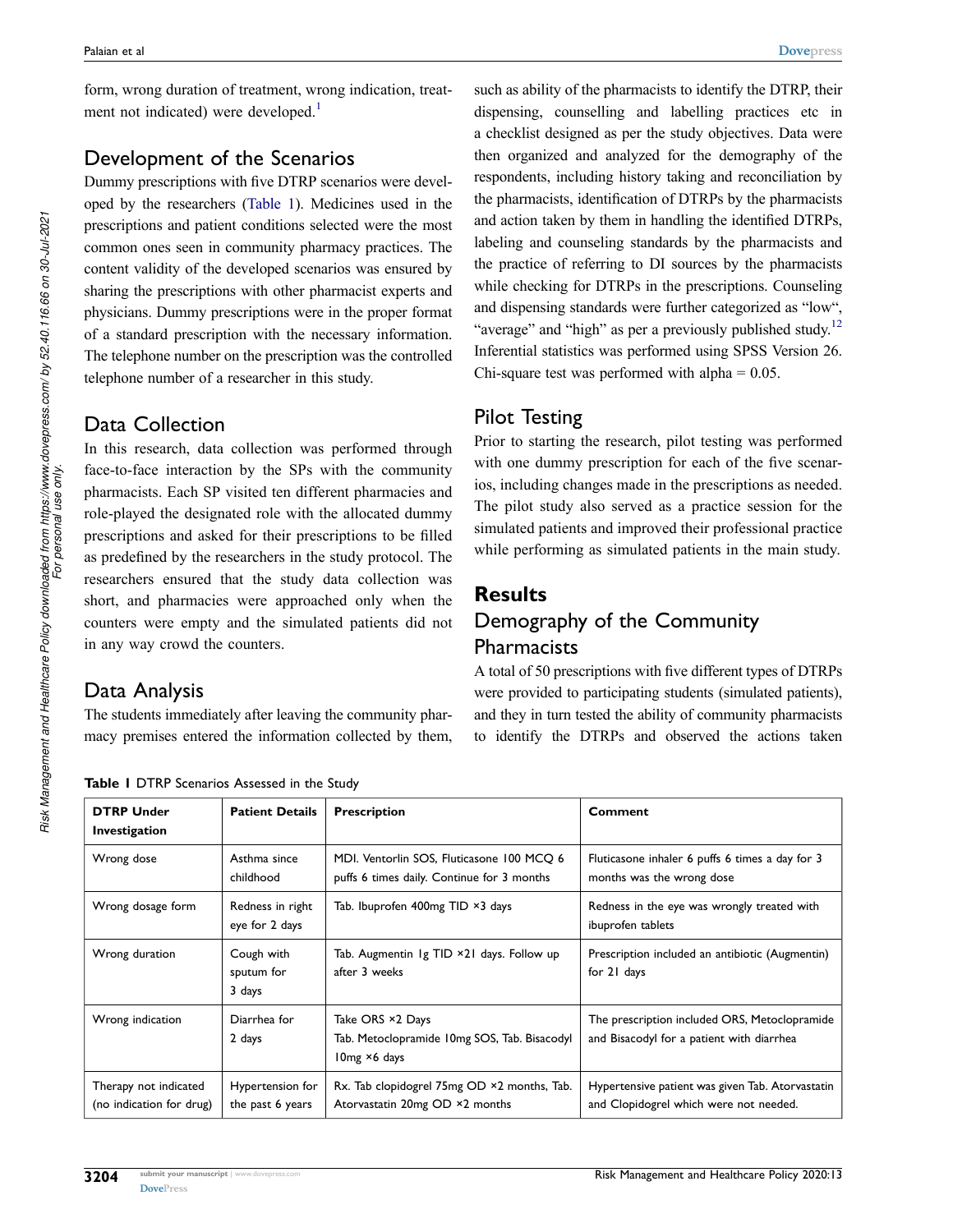accordingly. Of these 50 pharmacists, 39 (78%) were males and the remaining 11 (22%) females. Thirty-four (68%) were non-Arabs, and the remaining 16 (32%) were Arabs.

# History Taking and Reconciliation by the **Pharmacists**

Of these 50 community pharmacists, seven (14%) took the medication history of the visiting simulated patients, one took medical history and none of them took history on allergy. Seven (14%) performed at least a few of the medication reconciliation steps.

## Identification of DTRPs by the **Pharmacists**

Of the 50 pharmacists, 22 (44%) of them were able to identify the presence of DTRPs in the prescriptions produced by the simulated patients. Further details on the ability of the pharmacists in identifying the DTRPs are listed in [Table 2](#page-4-0).

There was a statistically significant association between DTRP identification by pharmacists and labeling [chi-square = 7.879,  $p$  value = 0.019], reconciliation [chisquare = 10.359, *p* value = 0.001], counseling standard [chi-square  $= 19.0, p = 0.000$ ] and physician visit suggestion [chi-square =  $31.15$ ,  $p = 0.000$ ].

## Action Taken by Pharmacists in Handling DTRPs

When the simulated patients presented to the pharmacies, six pharmacists (60%) dispensed the prescription with wrong medications, and eight (80%) dispensed the wrong

<span id="page-4-0"></span>**Table 2** Identification of DTRPs by the Pharmacists

| <b>DTRP</b>           | <b>Identifying DTRP</b> | n  | %   |
|-----------------------|-------------------------|----|-----|
| Wrong dose            | Identified              | 5  | 50  |
|                       | Failed to identify      | 5  | 50  |
| Wrong dosage form     | Identified              | 4  | 40  |
|                       | Failed to identify      | 6  | 60  |
| Wrong duration        | Identified              | 5  | 50  |
|                       | Failed to identify      | 5  | 50  |
| Wrong indication      | Identified              | 8  | 80  |
|                       | Failed to identify      | 2  | 20  |
| Therapy not indicated | Identified              | 0  | 0   |
|                       | Failed to identify      | 10 | 100 |

**Note:** Upon identification of the DTRPs, the community pharmacists raised concerns about the presence of DTRPs in all the identified prescriptions.

<span id="page-4-1"></span>**Table 3** Action Taken by Pharmacists for the DTRPs

| <b>DTRP</b>           | <b>Action Taken</b> | n              | %   |
|-----------------------|---------------------|----------------|-----|
| Wrong dose            | Dispensed           | 6              | 60  |
|                       | Did not notice      | 3              | 30  |
|                       | Refused             |                | 10  |
| Wrong dosage form     | Dispensed           | 8              | 80  |
|                       | Did not notice      | 0              | 0   |
|                       | Refused             | $\overline{2}$ | 20  |
| Wrong duration        | Dispensed           | 6              | 60  |
|                       | Did not notice      | 0              | 0   |
|                       | Refused             | 4              | 40  |
| Wrong indication      | Dispensed           |                | 10  |
|                       | Did not notice      | 0              | 0   |
|                       | Refused             | 9              | 90  |
| Therapy not indicated | Dispensed           | 10             | 100 |
|                       | Did not notice      | 0              | 0   |
|                       | Refused             | 0              | 0   |

dosage form. However, nine (90%) refused to dispense medications for wrong indications ([Table 3](#page-4-1)).

## Labeling Standards

The assessment of labeling standards of the pharmacists while dispensing the medications for prescriptions with DTRPs indicated that labeling standards for prescriptions with the wrong dose were "low" in five (50%), "average" in three  $(30\%)$  and "good" in two  $(20\%)$  of the cases. Similarly, for the wrong dosage form, we found "low" standard in four (40%), "average" in two (20%) and "good" in four (40%) of the cases. For the wrong duration, the standards were "low" in three (30%), "average" in six (60%) and "good" in one (10%) of the cases. For prescriptions with "wrong indication", the standards were "low" in one (10%), "average" in four (40%) and "good" in five (50%) of the cases. For prescriptions with therapy not indicated, the standards were "low" in six (60%) cases, "average" in three (30%) and "good" in one (10%) of the cases.

## Patient Counseling Standards

The details on the counselling standards practiced by the pharmacists while counseling the patients with prescriptions containing DTRP are presented in [Table 4](#page-5-0).

The average time spent by the pharmacists in counseling was  $80.38 \pm 71.61$  seconds. Further assessment showed that for the wrong dose no time was spent in three (30%) cases, less than one minute in three cases and more than one minute in the remaining four (40%)

*For personal use only.*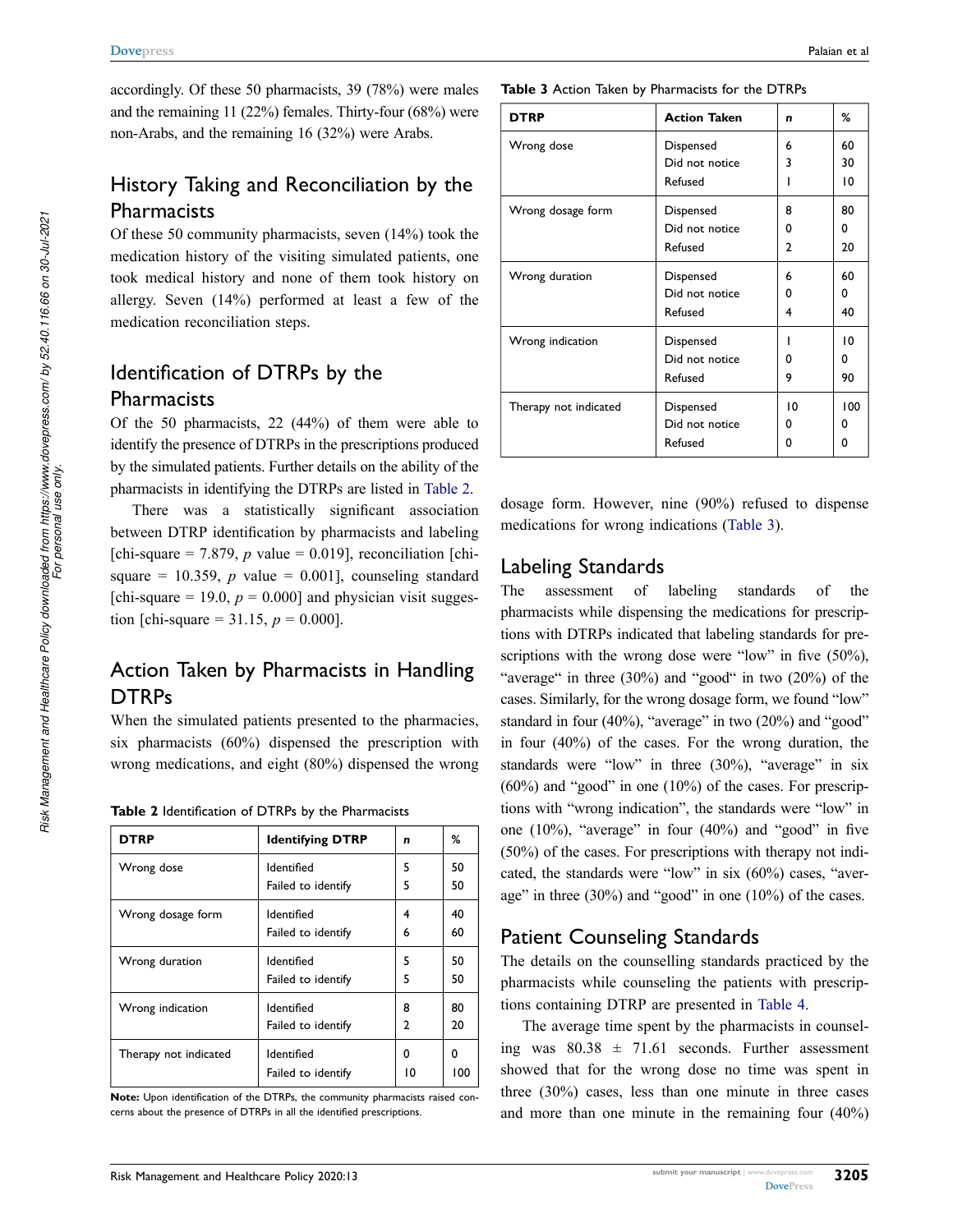| <b>DTRP</b>           | <b>Counseling Standard</b> | n              | ℅               |
|-----------------------|----------------------------|----------------|-----------------|
| Wrong dose            | Low                        | 8              | 80              |
|                       | Average                    | 0              | 0               |
|                       | Good                       | 2              | 20              |
| Wrong dosage form     | Low                        | 3              | 30              |
|                       | Average                    | 4              | 40              |
|                       | Good                       | 3              | 30              |
| Wrong duration        | Low                        | 3              | 30              |
|                       | Average                    | 5              | 50              |
|                       | Good                       | $\overline{2}$ | 20              |
| Wrong indication      | Low                        |                | $\overline{10}$ |
|                       | Average                    | 3              | 30              |
|                       | Good                       | 6              | 60              |
| Therapy not indicated | Low                        | 4              | 40              |
|                       | Average                    | 5              | 50              |
|                       | Good                       |                | 10              |

<span id="page-5-0"></span>**Table 4** Counseling Standards Maintained by the Pharmacists with Prescriptions Containing DTRPs

cases. For the wrong dosage form, five (50%) spent less than one minute and five (50%) more than one minute. A similar observation was noted for wrong duration. For the wrong indication, zero time was spent in one (10%) case, less than one minute in four (40%) cases and more than one minute in five (50%) cases. For prescriptions with therapy not indicated, less than one minute was spent in six (60%) cases, and more than one minute in the remaining four (40%) cases. The counseling standard had no significant association with counseling time [chi-square = 34.79,  $p = 0.250$ ] and use of DI source [chi-square = 2.86,  $p = 0.243$ ].

## Dispensing Standards

The average time spent by the pharmacists in the dispensing process was  $74.4 \pm 73.05$  seconds. A detailed assessment of dispensing process by the pharmacists is set out in [Table 5](#page-5-1).

The instructions for medicine use was mentioned by one (10%) pharmacist among ten for those simulated patients with wrong dose, six  $(60\%)$  in the wrong dosage form scenario, five (50%) in wrong duration of treatment, six (60%) in wrong indication and five (50%) in therapy not indicated.

# Checking of DI Sources by the **Pharmacists**

While assessing the responses, it was found that five out of 50 (10%) pharmacists checked DI sources while handling

<span id="page-5-1"></span>**Table 5** Time Spent by Pharmacists in Dispensing the Prescriptions with DTRPs

| <b>DTRP</b>           | <b>Dispensing Time</b> | n              | %   |
|-----------------------|------------------------|----------------|-----|
| Wrong dose            | Less than a minute     | 6              | 60  |
|                       | More than a minute     | 4              | 40  |
| Wrong dosage form     | Less than a minute     | 8              | 80  |
|                       | More than a minute     | 2              | 20  |
| Wrong duration        | Less than a minute     | 8              | 80  |
|                       | More than a minute     | $\overline{2}$ | 20  |
| Wrong indication      | Less than a minute     | 0              | 0   |
|                       | More than a minute     | 10             | 100 |
| Therapy not indicated | Less than a minute     | 4              | 40  |
|                       | More than a minute     | 6              | 60  |

prescriptions with DTRPs. Further analysis of these five pharmacists indicated that, for wrong dose, two (20%) checked DI sources and similarly for wrong dosage form one (10%), wrong duration none, wrong indication one (10%) and one (10%) for therapy not indicated.

## Professional Collaboration Between the Pharmacists and Physician

Of the 50 pharmacists, none of them communicated with the physician who prescribed the medications. However, in 19 (38%) of the cases, the pharmacists recommended the simulated patients to consult their physician prior to taking the medications, [Table 6.](#page-5-2)

## **Discussion**

Drug efficacy, safety and quality are essential for achieving the required therapeutic target with minimal side effects. Pharmacists play a crucial role in ensuring the

<span id="page-5-2"></span>

|  |  |  | Table 6 Physician Visit Suggestion by the Pharmacists |
|--|--|--|-------------------------------------------------------|
|  |  |  |                                                       |

| <b>DTRP</b>           | <b>Suggested to Visit Physician</b> | n  | ℅   |
|-----------------------|-------------------------------------|----|-----|
| Wrong dose            | Yes                                 | 5  | 50  |
|                       | No                                  | 5  | 50  |
| Wrong dosage form     | Yes                                 | 2  | 20  |
|                       | No                                  | 8  | 80  |
| Wrong duration        | Yes                                 | 5  | 50  |
|                       | No                                  | 5  | 50  |
| Wrong indication      | Yes                                 | 7  | 70  |
|                       | No                                  | 3  | 30  |
| Therapy not indicated | Yes                                 | 0  | 0   |
|                       | No                                  | 10 | 100 |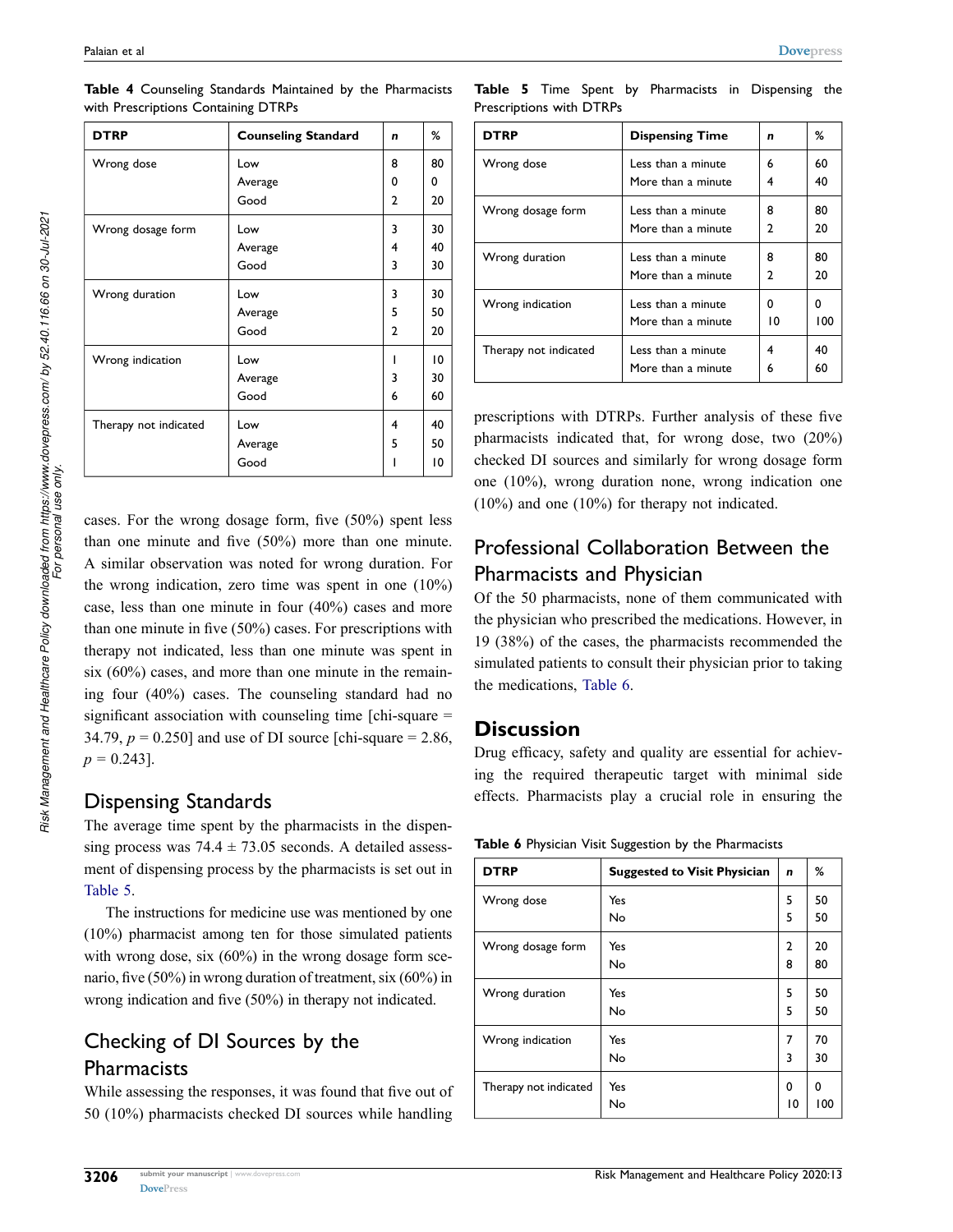<span id="page-6-0"></span>drug efficacy and safety across the continuum of the healthcare process.<sup>[19](#page-7-14)</sup> To practice pharmacy in UAE, pharmacists have to pass a licensing exam and fulfill renewal requirements.<sup>[20](#page-7-15)</sup> In this study, authors identified the ability of community pharmacists to identify DTRPs in the prescriptions handled by them and their existing practices on collaborating with prescribers in the event of a potential DTRP. Present study findings indicate that more than half (56%) of the studied pharmacists were unable to detect DTRPs in the simulated prescriptions and ended up dispensing inappropriate medications.

<span id="page-6-1"></span>Providing patient counseling is an important aspect of community pharmacy practice. Communicating with the patient and taking the proper time to counsel them is essential for several reasons. Proper counseling can simply be when the pharmacist asks the patient about medication and medical history. One common error during consultation is to ignore medication allergic reactions and their consequences on patient health.<sup>21</sup> Only 14% of the pharmacists in this study asked about patient medication history before they dispensed the drugs to patients. Over 75% of the studied population spent less than one minute consulting the patient. Consequently, the labeling standard was almost always low, which is confirmed when we noticed that the dispensing time was also around one minute or less. Similar observations were noted in Qatar while dispensing to patients with acute gastroenteritis.<sup>[12](#page-7-13)</sup> This finding confirms that the pharmacists should spend more time in labeling the drugs and ensuring that the patient has sufficient knowledge about medications and possible drug–drug interactions and side effects.

<span id="page-6-3"></span><span id="page-6-2"></span>The proportion of pharmacists who referred simulated patients to a physician was 38% in the tested population. It is important that community pharmacists refer patients back to the physician if they find any DTRP in the prescriptions.[22](#page-8-1) Interprofessional collaboration is an impor-tant component of pharmaceutical care<sup>[2](#page-7-1),23</sup> and is crucial in minimizing DTRPs. The other 62% did not suggest a revisit to a physician for reassurance, and that can be due to different reasons; a significant reason can be the gap in interprofessional collaboration and communication. Improving collaboration would result in several advantages such as spreading confidence amongst team members, acquiring comprehensive patient-centered care, minimizing referrals and readmission rates or hospitalization needs, and promoting the mentality of equality amongst all levels in the healthcare profession. Undoubtedly one can say that teamwork improves patient care and minimizes harm to patients.

The wrong medication dose may lead to inadequate therapy (if the dose is inadequate) or harmful effects (if the dose is too high). Our findings showed that 60% of pharmacists dispensed the prescription with wrong medications and 80% dispensed using the wrong dosage form. However, the majority of pharmacists in this study (90%) refused to dispense medications for the wrong indication.

<span id="page-6-5"></span><span id="page-6-4"></span>Common DTRPs resulting in emergency room visits are adverse drug reactions (ADRs), wrong medication and inappropriate prescribing. Most DTRPs result in the patient ending up in the emergency room due to wrong drug indication, ADRs or wrong dose. $24$  Presence of DTRPs in prescriptions could result in lower outcomes from the therapy plan, which are often collected by the pharmacist.[25](#page-8-4) Medications that present risks and are related to lethal drug interactions result in 3.1% of total patients admitted to the hospital, 6.4% of whom die. Three to 14% of total hospital admissions are associated with ADRs, which is one of the DTRPs.<sup>24</sup> ADRs are one of the biggest challenges to the healthcare system as they increase the number of hospitalized patients. The goal of the therapy in this case is not reached, which also affects the quality of life.<sup>[26](#page-8-5)</sup> As an outcome, ADRs has generated an over-consumption of medical goods and services, which was accompanied by un-economical up-scale of prices within the medical system.<sup>[26](#page-8-5)</sup> Delaying the detection and correction of ADRs could lead to horrible outcomes and may even lead to mortality. In addition, drug–drug interactions may lead to extremely dangerous reactions and the need for hospitalization. The eye-catching problem which draws most attention to hospitalized cases is ADRs, even though the other DTRPs are nevertheless important. The benefits of interprofessional medical services such as pharmaceutical care groups can add to a progressively complete program supporting a patient's medication use.<sup>[27](#page-8-6)</sup>

<span id="page-6-8"></span><span id="page-6-7"></span><span id="page-6-6"></span>Collaborating with the physician is very important for the pharmacist as it is important to be able to identify problems, especially as community pharmacists have some lack in the knowledge of the patient's history or information, which can lead to dispensing errors. Therefore, communicating with patients would lead to better clinical decisions and treatment outcomes.<sup>[28](#page-8-7)</sup> Based on the research findings, the authors would recommend pharmacotherapy and clinical skills training for practicing community pharmacists. More researches on interprofessional collaboration among community pharmacists and physicians should be conducted to identify possible solutions to overcome the barriers.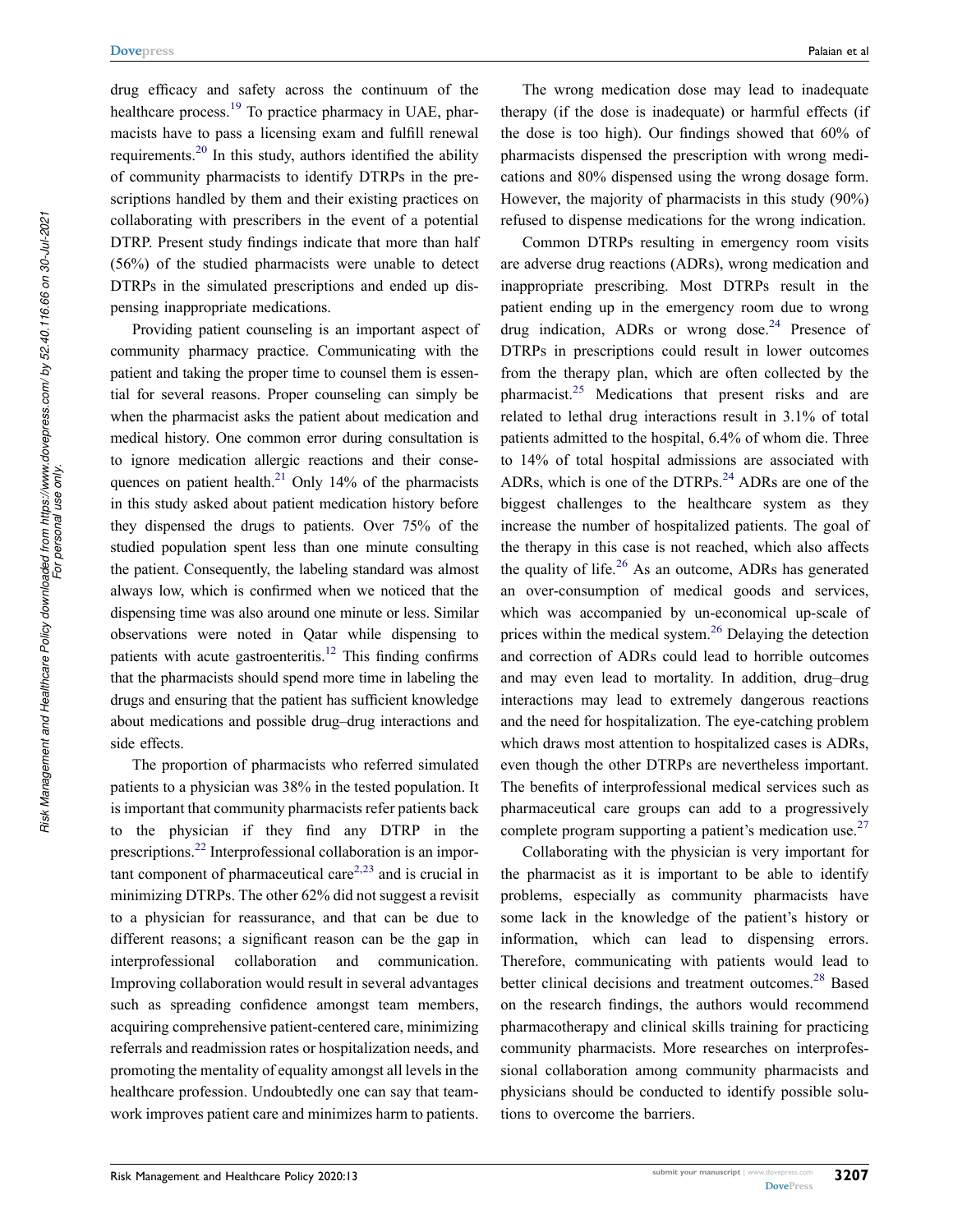The study was conducted in 50 pharmacies in one of the seven emirates in the country, and hence the findings cannot be generalized to the entire country's practice. There is a possibility that the simulated patients might have failed to document/record some information while completing the checklist. This study also did not assess the clinical skills of the community pharmacists under study to identify DTRP, and the authors are unsure whether pharmacists possessed those necessary skills.

#### **Conclusions**

Although the community pharmacists were generally able to identify DTPRs, there exists no professional collaboration between CPs and physicians in resolving the identified DTRPs. However, a high percentage of the CPs recommended that SPs visit their physician prior to taking the prescription medications encountered with DTRPs. In general, the dispensing, counseling and labeling practices were below expectation because CPs spent minimal time engaging with the patients.

#### **Acknowledgments**

Authors would like to acknowledge Sara Mousa Dahe, Rim Khaled Intabli, Zahraa Mohammed Alkaram, Wafaa Mohammed Ali and Parwin Haseeb from the College of Pharmacy and Health Sciences, Ajman University, for their help in data collection.

## **Author Contributions**

All authors made substantial contributions to conception and design, acquisition of data, or analysis and interpretation of data; took part in drafting the article or revising it critically for important intellectual content; agreed to submit to the current journal; gave final approval of the version to be published; and agree to be accountable for all aspects of the work.

#### **Disclosure**

Authors declare no potential conflicts of interest with respect to research, authorship and/or publication of this article.

#### **References**

- <span id="page-7-0"></span>1. DRP classification, now V8.01. The pharmaceutical care network Europe. Available from: [https://www.pcne.org/news/60/drp](https://www.pcne.org/news/60/drp-classification-now-v801)[classification-now-v801.](https://www.pcne.org/news/60/drp-classification-now-v801) Accessed June 19, 2020.
- <span id="page-7-1"></span>2. Cipolle R, Strand L. Drug therapy problems. In: Cipolle R, Strand L, Morley P, editors. *Pharmaceutical Care Practice: The Clinician's Guide*. 2nd ed. New York: Graw-Hill's Acess Pharmacy; [2004](#page-1-0).
- <span id="page-7-2"></span>3. Young SW, Bishop LD, Conway A. Interventions performed by community pharmacists in one Canadian province: a cross-sectional study.
- <span id="page-7-3"></span>*Ther Clin Risk Manag*. [2012;](#page-1-0)8:415. doi:[10.2147/TCRM.S37581](https://doi.org/10.2147/TCRM.S37581) 4. Ruths S, Viktil KK, Blix HS. Classification of drug-related problems. *Tidsskr nor Laegeforen*. [2007;](#page-1-1)127:3073–3076.
- <span id="page-7-4"></span>5. Zwarenstein M, Goldman J, Reeves S. Interprofessional collaboration: effects of practice-based interventions on professional practice and healthcare outcomes. *Cochrane Database Syst Rev*. [2009;](#page-1-2)(3). doi:[10.1002/14651858.CD000072.pub2](https://doi.org/10.1002/14651858.CD000072.pub2)
- <span id="page-7-5"></span>6. Hasan S, Stewart K, Chapman CB, Kong DC. Physicians' perspectives of pharmacist-physician collaboration in the United Arab Emirates: findings from an exploratory study. *J Interprof Care*. [2018](#page-1-3);32(5):566–574. doi:[10.1080/13561820.2018.1452726](https://doi.org/10.1080/13561820.2018.1452726)
- <span id="page-7-6"></span>7. Ghazal R, Hassan NA, Ghaleb O, Ahdab A, Saliem II. Barriers to the implementation of pharmaceutical care into the UAE community pharmacies. *IOSR J Pharm*. [2014](#page-1-4);4:68–74.
- <span id="page-7-7"></span>8. Hasan S, Sulieman H, Chapman CB, Stewart K, Kong DC. Community pharmacy services in the United Arab Emirates. *Int J Pharm Pract*. [2012](#page-1-5);20(4):218–225. doi:[10.1111/j.2042-7174.2011.00182.x](https://doi.org/10.1111/j.2042-7174.2011.00182.x)
- <span id="page-7-8"></span>9. Mobark DM, Al-Tabakha MM, Hasan S. Assessing hormonal contraceptive dispensing and counseling provided by community pharmacists in the United Arab Emirates: a simulated patient study. *Pharm Pract (Granada)*. [2019;](#page-1-6)17(2). doi:[10.18549/PharmPract.2019.2.1465](https://doi.org/10.18549/PharmPract.2019.2.1465)
- <span id="page-7-9"></span>10. Alomar MJ, Qandil S, Al-Hilwani HM, Malkat DM, Caroline C. Evaluation of the community pharmacist's behavior towards a prescription of antidiabetic and antiasthma drugs. *Pharm Pract (Granada)*. [2011;](#page-1-6)9(1):37. doi:[10.4321/s1886-36552011000100006](https://doi.org/10.4321/s1886-36552011000100006)
- <span id="page-7-10"></span>11. Paravattil B, Kheir N, Yousif A. Utilization of simulated patients to assess diabetes and asthma counseling practices among community pharmacists in Qatar. *Int J Clin*. [2017;](#page-1-7)39(4):759–768. doi:[10.1007/](https://doi.org/10.1007/s11096-017-0469-8) [s11096-017-0469-8](https://doi.org/10.1007/s11096-017-0469-8)
- <span id="page-7-13"></span>12. Ibrahim MI, Palaian S, Al-Sulaiti F, El-Shami S. Evaluating community pharmacy practice in Qatar using simulated patient method: acute gastroenteritis management. *Pharmacy Practice*. [2016](#page-3-1);14 (4):800. doi:[10.18549/PharmPract.2016.04.800](https://doi.org/10.18549/PharmPract.2016.04.800)
- 13. Mahmoud AA, Althobaiti OA, Althobaiti AE, Althomali AO, Yossef OM. Community pharmacists' response to acute back pain: a simulated patient study in western region, Saudi Arabia. *GSC Biol Pharma Sci*. 2018;2(2):25–32. doi:[10.30574/gscbps.2018.2.2.0008](https://doi.org/10.30574/gscbps.2018.2.2.0008)
- 14. Abdelaziz AI, Tawfik AG, Rabie KA, et al. Quality of community pharmacy practice in antibiotic self-medication encounters: a simulated patient study in upper Egypt. *Antibiotics(Basel)*. 2019;8 (2):35. doi:[10.3390/antibiotics8020035](https://doi.org/10.3390/antibiotics8020035)
- <span id="page-7-11"></span>15. Elayeh ER, Hammad EA, Tubeileh RH, Basheti IA. Use of secret simulated patient followed by workshop-based education to assess and improve inhaler counseling in community pharmacy in Jordan. *Pharm Pract (Granada)*. [2019;](#page-1-8)17(4):1661. doi:[10.18549/](https://doi.org/10.18549/PharmPract.2019.4.1661) [PharmPract.2019.4.1661](https://doi.org/10.18549/PharmPract.2019.4.1661)
- 16. Foroutan N, Dabaghzadeh F. Evaluating the practice of Iranian community pharmacists regarding oral contraceptive pills using simulated patients. *Pharm Pract (Granada)*. 2016;14(4):745. doi:[10.18549/](https://doi.org/10.18549/PharmPract.2016.04.745) [PharmPract.2016.04.745](https://doi.org/10.18549/PharmPract.2016.04.745)
- 17. Surur AS, Getachew E, Teressa E, Hailemeskel B, Getaw NS, Erku DA. Self-reported and actual involvement of community pharmacists in patient counseling: a cross-sectional and simulated patient study in Gondar, Ethiopia. *Pharm Pract (Granada)*. 2017;15(1):890. doi:[10.18549/PharmPract.2017.01.890](https://doi.org/10.18549/PharmPract.2017.01.890)
- <span id="page-7-12"></span>18. Rhodes KV, Miller FG. Simulated patient studies: an ethical analysis. *Milbank Q*. [2012](#page-2-1);90(4):706–724. doi:[10.1111/j.1468-0009.2012.00680.x](https://doi.org/10.1111/j.1468-0009.2012.00680.x).
- <span id="page-7-14"></span>19. Sen S, Bowen JF, Ganetsky VS, et al. Pharmacists implementing transitions of care in inpatient, ambulatory and community practice settings. *Pharm Pract (Granada)*. [2014](#page-6-0);12(2).
- <span id="page-7-15"></span>20. Renewal of a license to practice as a pharmacist. United Arab Emirates: Ministry of Health and Prevention. Available from: <https://www.mohap.gov.ae/en/services/Pages/336.aspx>. Accessed June 19, 2020.